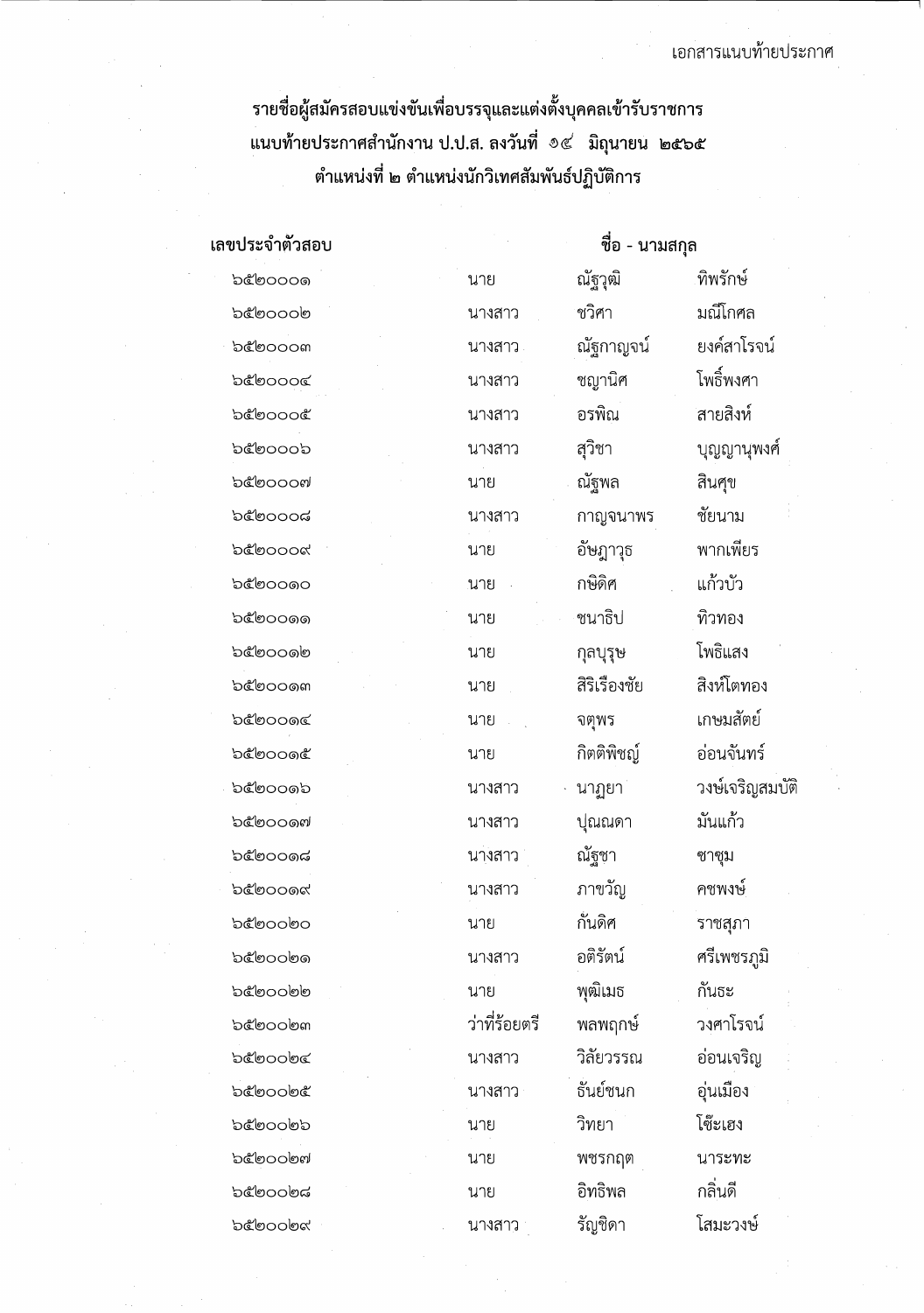| เลขประจำตัวสอบ     |        | ชื่อ - นามสกุล |                  |
|--------------------|--------|----------------|------------------|
| bcoomo             | นางสาว | ออมทรัพย์      | อาศนเวช          |
| b๕๒๐๐๓๑            | นาย    | จิรัฏฐ์        | ธนังกรวรงค์      |
| <b>b</b> coomb     | นางสาว | รุจยา          | บุญฤทธิ์         |
| b๕๒๐๐๓๓            | นางสาว | จริยาพร        | ใจสา             |
| <b>b</b> e oom     | นางสาว | ูแพรพลอย       | บวรสมสฤษดิ์      |
| <b>b</b> e oome    | นาย    | อัศม์กร        | สามหมอ           |
| bcoomb             | นางสาว | นันท์นภัส      | คุ้มเมฆ          |
| <b>b</b> coomค     | นางสาว | อรชา           | พรศิริอนันต์     |
| bcoom              | นาย    | ณัฐวิทย์       | จูฑะภักดี        |
| <b>b</b> coomd     | นางสาว | นิภาพร         | รัตนพันธ์        |
| <b>b</b> ooco      | นาย    | พิธี           | สมสืบ            |
| <b>bcooco</b>      | นาย    | พีระพัฒน์      | วัฒนศิลป์        |
| <b>b๕๒๐๐๔๒</b>     | นางสาว | ณัฐพร          | สิทธิชยาพรกุล    |
| <b>bcoocm</b>      | นางสาว | พลอยพิมล       | ใจจันทร์เดือน    |
| <b>'</b> ಂಡ        | นางสาว | สุธินี         | เตชาวงศ์         |
| <b>b</b> coocc     | นางสาว | วรรษมน         | แก้วก๊อ          |
| <b>b๕๒๐๐๔๖</b>     | นางสาว | คัชนียา        | หวานอารมณ์       |
| <b>b</b> cooco     | นาย    | กษิดิศ         | วงศ์ทอง          |
| ಾಕಿಠಿಂಂತ           | นาย    | ชานน           | บุญนาม           |
| ನಿ೯್ರಂಂ೯ಇ          | นางสาว | ณัฐชา          | แก้วอร่ามศรี     |
| <b>b</b> cooco     | นาย    | วิเชียร        | ศรีชัยปัญญา      |
| <b>ර්මා</b> රයක් ව | นางสาว | พิชญานิน       | พยุงสุวรรณ       |
| ๖๕๒๐๐๕๒            | นาย    | กันต์พงษ์      | ธารฤทธิ์ทวีพร    |
| <b>b</b> coocัต    | นางสาว | ดารารัตน์      | แก้วลาย          |
| <b>b</b> coocc     | นางสาว | กัลญ์วิกา      | เยี่ยมแสง        |
| <b>b</b> coocc     | นางสาว | พูลทรัพย์      | พลอยนิล          |
| <b>b</b> coocb     | ็นาย   | สุรวิช         | สุขนิตย์         |
| <b>b</b> coocต     | นาย    | ณัชพล          | ทรัพย์ประเสริฐ   |
| <b>'ಾರ್</b> ಂಂಕಿದ  | นางสาว | สุวภัทร        | แดงบรรจง         |
| <b>'</b> ಂದೋ       | นางสาว | ขวัญสินี       | ขวัญเยื้องพันธุ์ |
| bcoopo             | นางสาว | จิตรลดา        | กระต่ายจันทร์    |
| <b>b</b> coobの     | นางสาว | สุนันทา        | ทองสุข           |
| もぐしつつもし            | นาย    | จักรวรรดิ      | อนันต์โชตวงศ์    |

J.

- '๒ -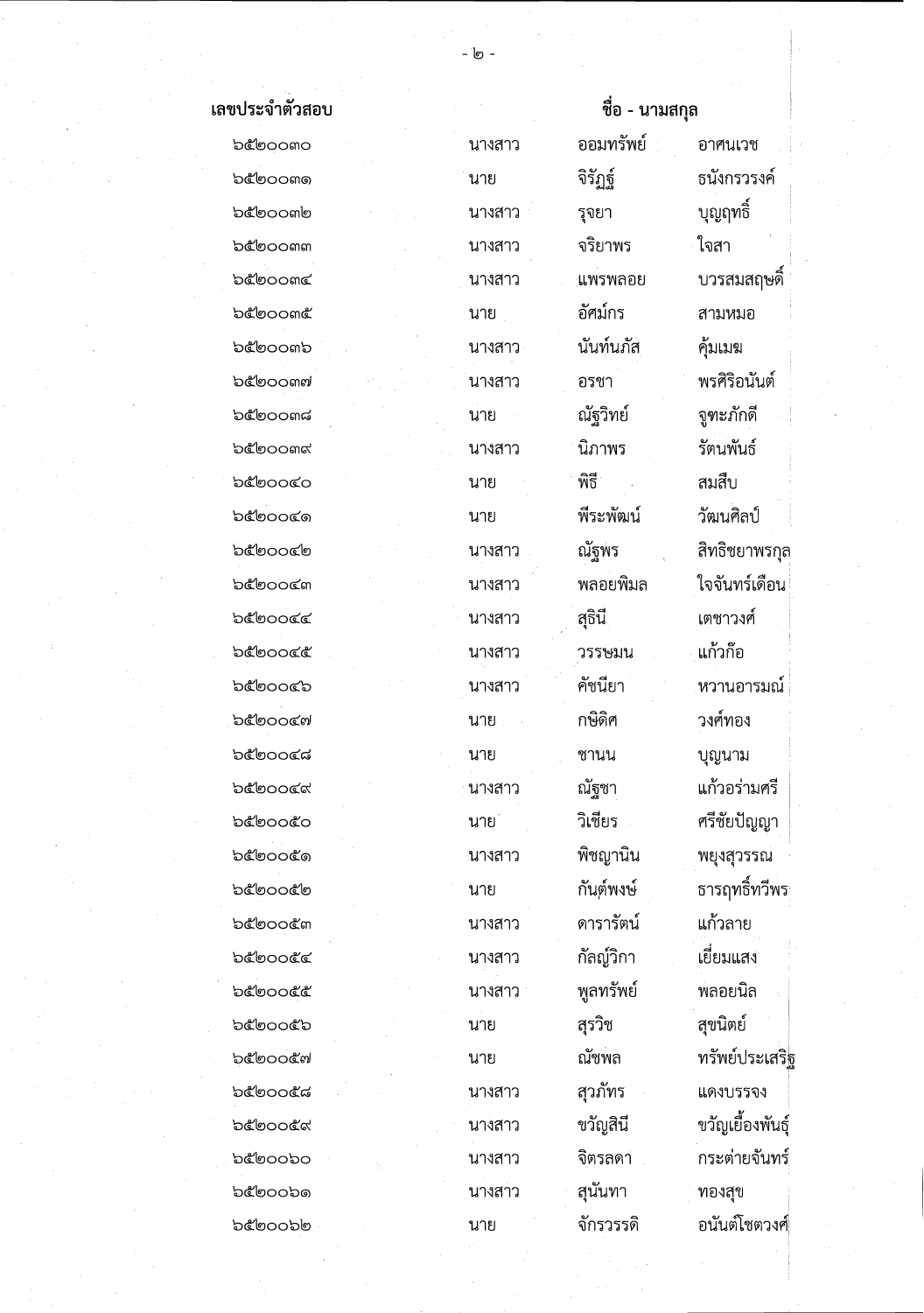| เลขประจำตัวสอบ |
|----------------|
|                |

**b**๕๒๐๐๖๓ **bc**oob  $bc$ **bcoobb b๕๒๐๐๖๗**  $b$ coob **bc**oob& bcoomo **b๕๒๐๐๗๑** bclooonlo **bc** ๒๐๐๗๓ **b๕๒๐๐๗๔** b๕๒๐๐๗๕  $b$ coom $b$ b๕๒๐๐๗๗  $b$ c $\sigma$ oo $d$ **b**coom'd  $b$ co $\circ$ o  $b$ c $\sigma$ o $\sigma$  $b$ c $\sigma$ o $\sigma$  $b$ c $\circ$ o $\circ$ bcoodd bcoock  $b$ co $\circ$ o $\circ$ o  $b$ c් $b$ oo $a$ ฟ  $b$ c $\sigma$ o $\sigma$  $b$ ೬ೆ $b$ ೦೦ಡ $\alpha$ bcooo bcooco **bc**o00 **bc**ี ๒๐๐๙๓ **bc**്ooc< **bc**ooce

|            | ขือ - นามสกุล |                 |  |
|------------|---------------|-----------------|--|
| นาย        | ธนภูมิ        | ศรีโท           |  |
| นางสาว     | เจนจิรา       | มะเหศวร         |  |
| นาย        | ชยุตม์        | พลสยม           |  |
| นางสาว     | ลลิตตา        | ศิลารักษ์       |  |
| นางสาว     | ชนกพร         | คำพระ           |  |
| นางสาว     | จิตภัทรา      | คงระกำ          |  |
| นาย        | ณัฐดนัย       | จ๋วงพานิช       |  |
| นาย        | ณภัทร         | จันทเพ็ชร์      |  |
| สิบตำรวจโท | กฤษณะ         | ไพบูลย์ภิญญาเํ  |  |
| นางสาว     | ประกายแก้ว    | บุญสุวรรณ       |  |
| นาย        | วรกฤต         | ชื่นจิตต์       |  |
| นาย        | ณพัฒน์        | สุขสวัสดิ์      |  |
| นางสาว     | หทัยรัตน์     | รัตนพิทักษ์พงศ์ |  |
| นาย        | วิชญ์ศานติ    | วงศ์โภไคย       |  |
| นาย        | ฉัตรกุล       | คงตระกูล        |  |
| นางสาว     | นัฐฑิยา       | เนตรพุกกณะ      |  |
| นาย        | ภูมิเดช       | บุญมี           |  |
| นาย        | พีรพงศ์       | พูลพันธ์        |  |
| นางสาว     | กนกวรรณ       | สมรักษ์         |  |
| นางสาว     | ลลิตา         | จันทรี          |  |
| นางสาว     | เสาวนีย์      | สารบุตร         |  |
| นางสาว     | สุภาภรณ์      | ปัญจวรกุล       |  |
| นางสาว     | วริศรา        | อยู่สุขอาบ      |  |
| นางสาว     | แก้วสวรรค์    | ผิวงาม          |  |
| นางสาว     | วิภาวี        | ศรีสวัสดิ์      |  |
| นาย        | เตชรัฐ        | โขมพัตร         |  |
| นาย        | บุญฤทธิ์      | ร้อยพุทธ        |  |
| นางสาว     | กัณฐณีย์      | ปิติศรีวรพันธุ์ |  |
| นาย        | ฉัตรพัฒน์     | พูนสิน          |  |
| นาย        | กิตติ้อนันต์  | รุจิณรงค์       |  |
| นางสาว     | กฤตยาณี       | ตามี่           |  |
| นางสาว     | ปลายฝน        | สุขสวัสดิ์      |  |
| นางสาว     | วรัญรดา       | บุตรสาระ        |  |

ะเหศวร ลสยม าพระ เระกำ วงพานิช งบูลย์์ภิญญาเลิศ ญสุวรรณ () ?f~?f1?f~ เค้โภไคย เตรพุกกณะ ารบุตร วงาม |มพัตร วยพุทธ นสิน ามี่

- តា -